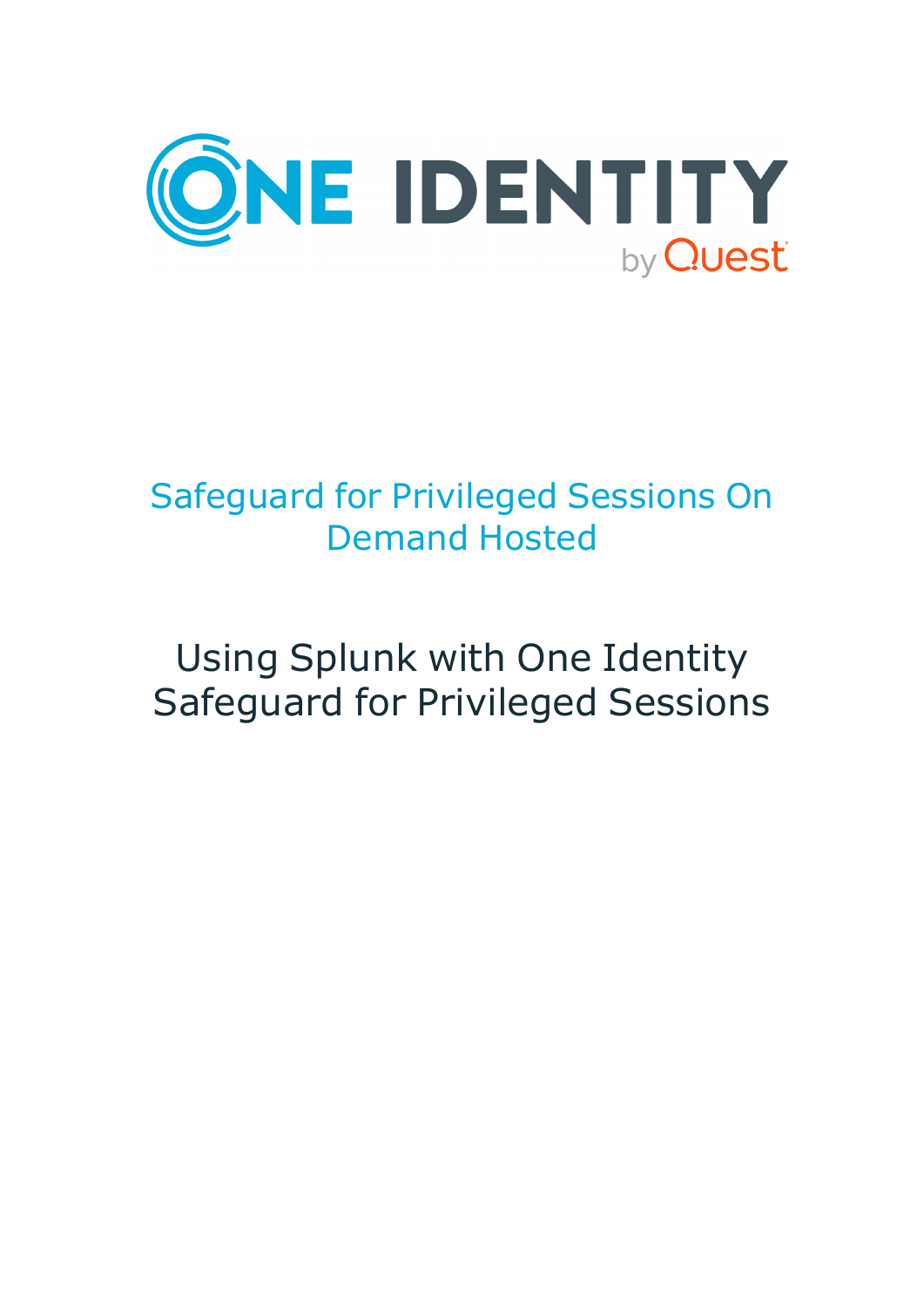#### **Copyright 2022 One Identity LLC.**

#### **ALL RIGHTS RESERVED.**

This guide contains proprietary information protected by copyright. The software described in this guide is furnished under a software license or nondisclosure agreement. This software may be used or copied only in accordance with the terms of the applicable agreement. No part of this guide may be reproduced or transmitted in any form or by any means, electronic or mechanical, including photocopying and recording for any purpose other than the purchaser's personal use without the written permission of One Identity LLC .

The information in this document is provided in connection with One Identity products. No license, express or implied, by estoppel or otherwise, to any intellectual property right is granted by this document or in connection with the sale of One Identity LLC products. EXCEPT AS SET FORTH IN THE TERMS AND CONDITIONS AS SPECIFIED IN THE LICENSE AGREEMENT FOR THIS PRODUCT, ONE IDENTITY ASSUMES NO LIABILITY WHATSOEVER AND DISCLAIMS ANY EXPRESS, IMPLIED OR STATUTORY WARRANTY RELATING TO ITS PRODUCTS INCLUDING, BUT NOT LIMITED TO, THE IMPLIED WARRANTY OF MERCHANTABILITY, FITNESS FOR A PARTICULAR PURPOSE, OR NON-INFRINGEMENT. IN NO EVENT SHALL ONE IDENTITY BE LIABLE FOR ANY DIRECT, INDIRECT, CONSEQUENTIAL, PUNITIVE, SPECIAL OR INCIDENTAL DAMAGES (INCLUDING, WITHOUT LIMITATION, DAMAGES FOR LOSS OF PROFITS, BUSINESS INTERRUPTION OR LOSS OF INFORMATION) ARISING OUT OF THE USE OR INABILITY TO USE THIS DOCUMENT, EVEN IF ONE IDENTITY HAS BEEN ADVISED OF THE POSSIBILITY OF SUCH DAMAGES. One Identity makes no representations or warranties with respect to the accuracy or completeness of the contents of this document and reserves the right to make changes to specifications and product descriptions at any time without notice. One Identity does not make any commitment to update the information contained in this document.

If you have any questions regarding your potential use of this material, contact:

One Identity LLC. Attn: LEGAL Dept 4 Polaris Way Aliso Viejo, CA 92656

Refer to our Web site [\(http://www.OneIdentity.com](http://www.oneidentity.com/)) for regional and international office information.

#### **Patents**

One Identity is proud of our advanced technology. Patents and pending patents may apply to this product. For the most current information about applicable patents for this product, please visit our website at [http://www.OneIdentity.com/legal/patents.aspx.](http://www.oneidentity.com/legal/patents.aspx)

#### **Trademarks**

One Identity and the One Identity logo are trademarks and registered trademarks of One Identity LLC. in the U.S.A. and other countries. For a complete list of One Identity trademarks, please visit our website at [www.OneIdentity.com/legal](http://www.oneidentity.com/legal). All other trademarks are the property of their respective owners.

#### **Legend**

**WARNING: A WARNING icon highlights a potential risk of bodily injury or property** œ **damage, for which industry-standard safety precautions are advised. This icon is often associated with electrical hazards related to hardware.**

**CAUTION: A CAUTION icon indicates potential damage to hardware or loss of data if instructions are not followed.**

SPSOD Using Splunk with One Identity Safeguard for Privileged Sessions Updated - 20 April 2022, 07:40 Version - Hosted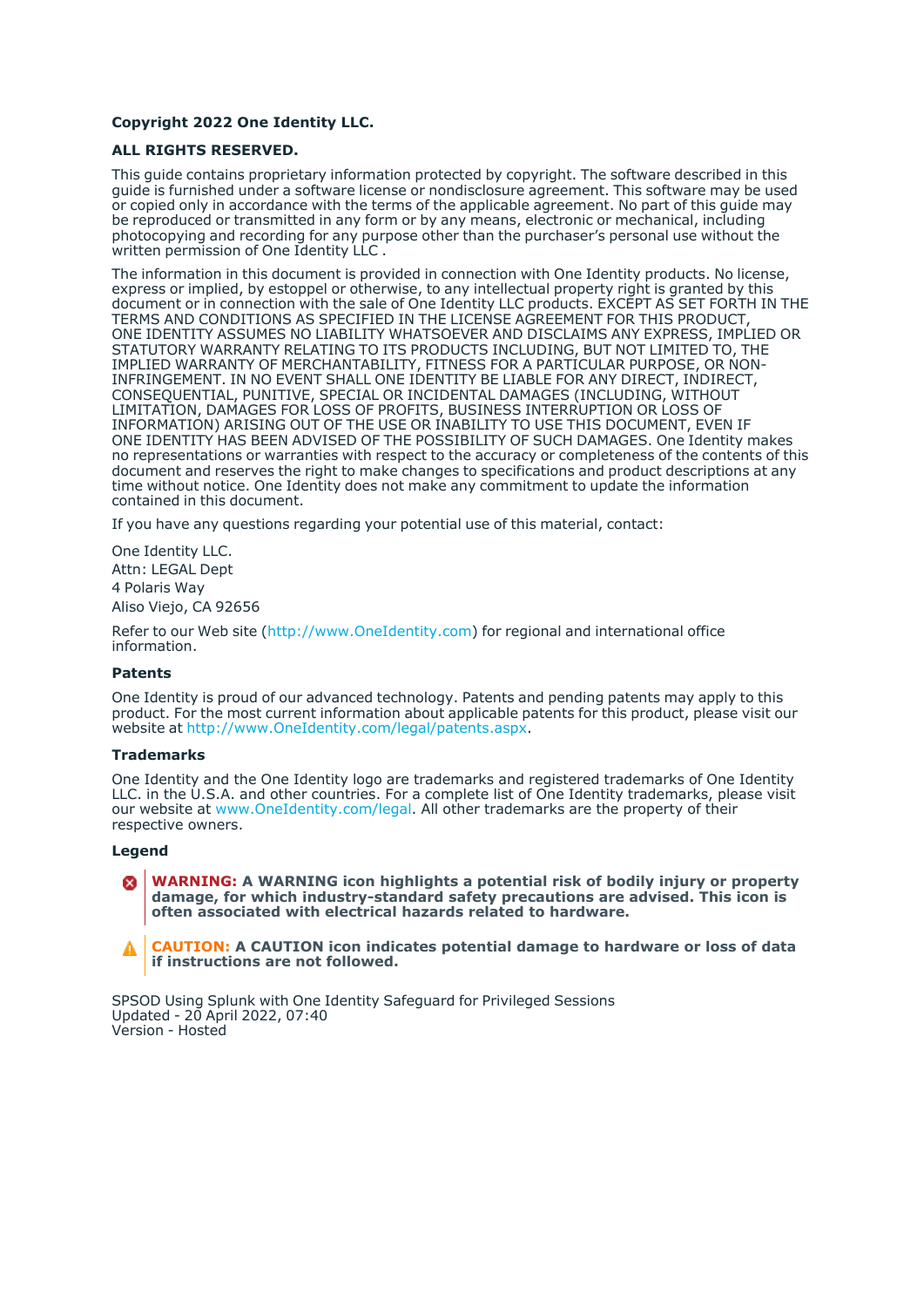## **Contents**

| Introduction <b>Material Constitution</b> 4 |  |
|---------------------------------------------|--|
|                                             |  |
|                                             |  |
|                                             |  |
|                                             |  |
|                                             |  |
|                                             |  |
|                                             |  |
|                                             |  |

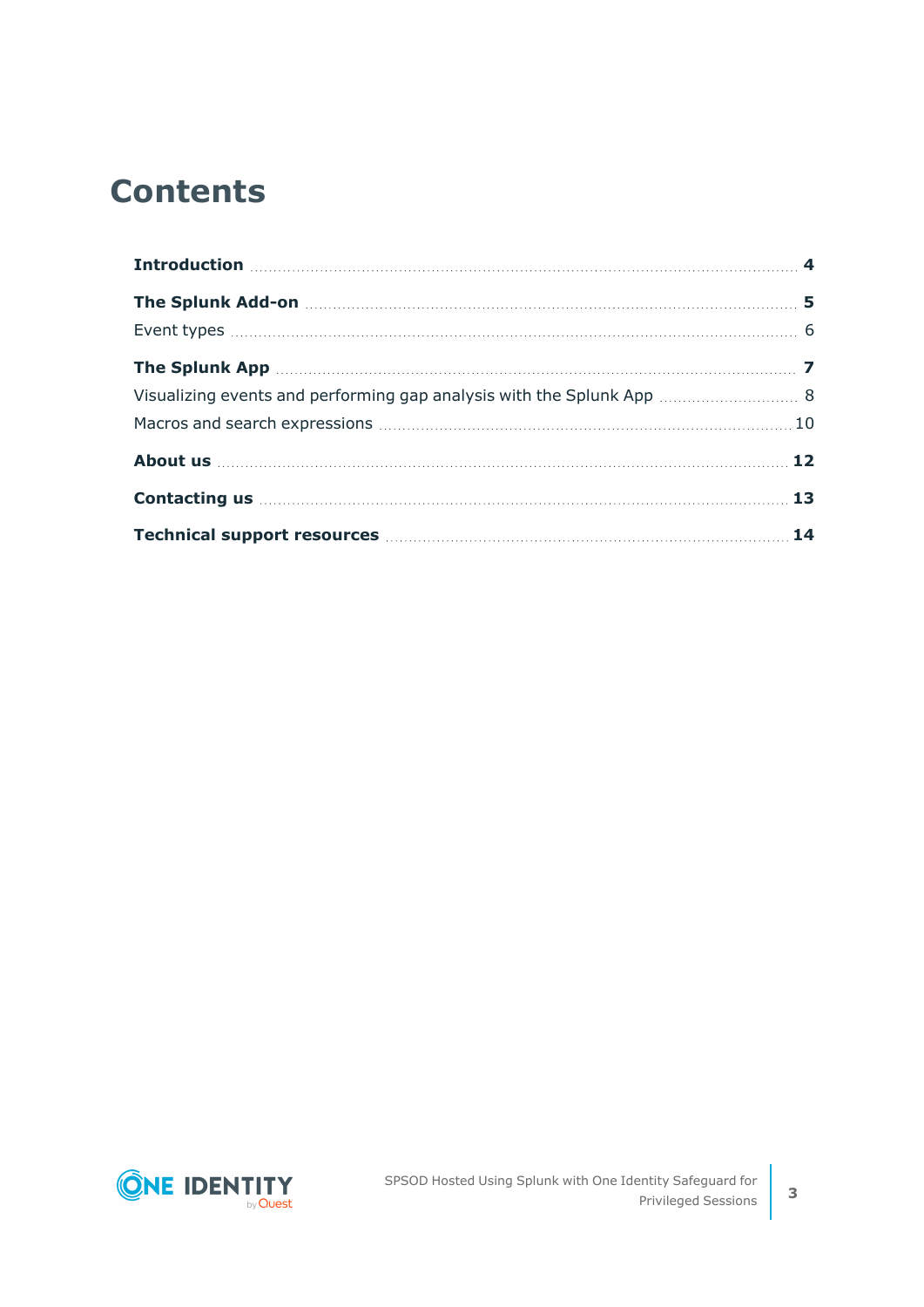## **Introduction**

<span id="page-3-0"></span>This document describes how you can use the services of the One Identity Safeguard for Privileged Sessions Add-on for Splunk (the Splunk Add-on) and the One Identity Safeguard for Privileged Sessions App for Splunk (the Splunk App) to process and visualize your events from One Identity Safeguard for Privileged Sessions (SPS).

### **One Identity Safeguard for Privileged Sessions:**

One Identity Safeguard for Privileged Sessions (SPS) controls privileged access to remote IT systems, records activities in searchable, movie-like audit trails, and prevents malicious actions. SPS is a quickly deployable enterprise device, completely independent from clients and servers — integrating seamlessly into existing networks. It captures the activity data necessary for user profiling and enables full user session drill down for forensic investigations.

### **SPS and Splunk Add-on / Splunk App**

If you have an SPS device forwarding events to your Splunk, and you want to process and visualize these events with your own, custom dashboards, the Splunk Add-on can provide you with useful event types that you can use in your custom searches. For more information about visualizing events and customizing dashboards, see The [Splunk](#page-6-0) App and Macros and search [expressions.](#page-9-0)

The Splunk Add-on is an add-on for Splunk that defines useful event types for your sessions originating from SPS. For more information, see [Event](../../../../../Content/Guides/integrations/splunk-app-and-addon/splunk-app-addon-event-types.htm) types.

The Splunk App creates useful dashboards to visualize your sessions audited with SPS.

Also, if you want to use your Microsoft Windows or Linux session logs for gap analysis and you have the Splunk Add-on for [Microsoft](https://splunkbase.splunk.com/app/742/) Windows or the Splunk [Add-on](https://splunkbase.splunk.com/app/833/) for Unix and Linux installed, the Splunk App allows you to spot potential audit gaps.

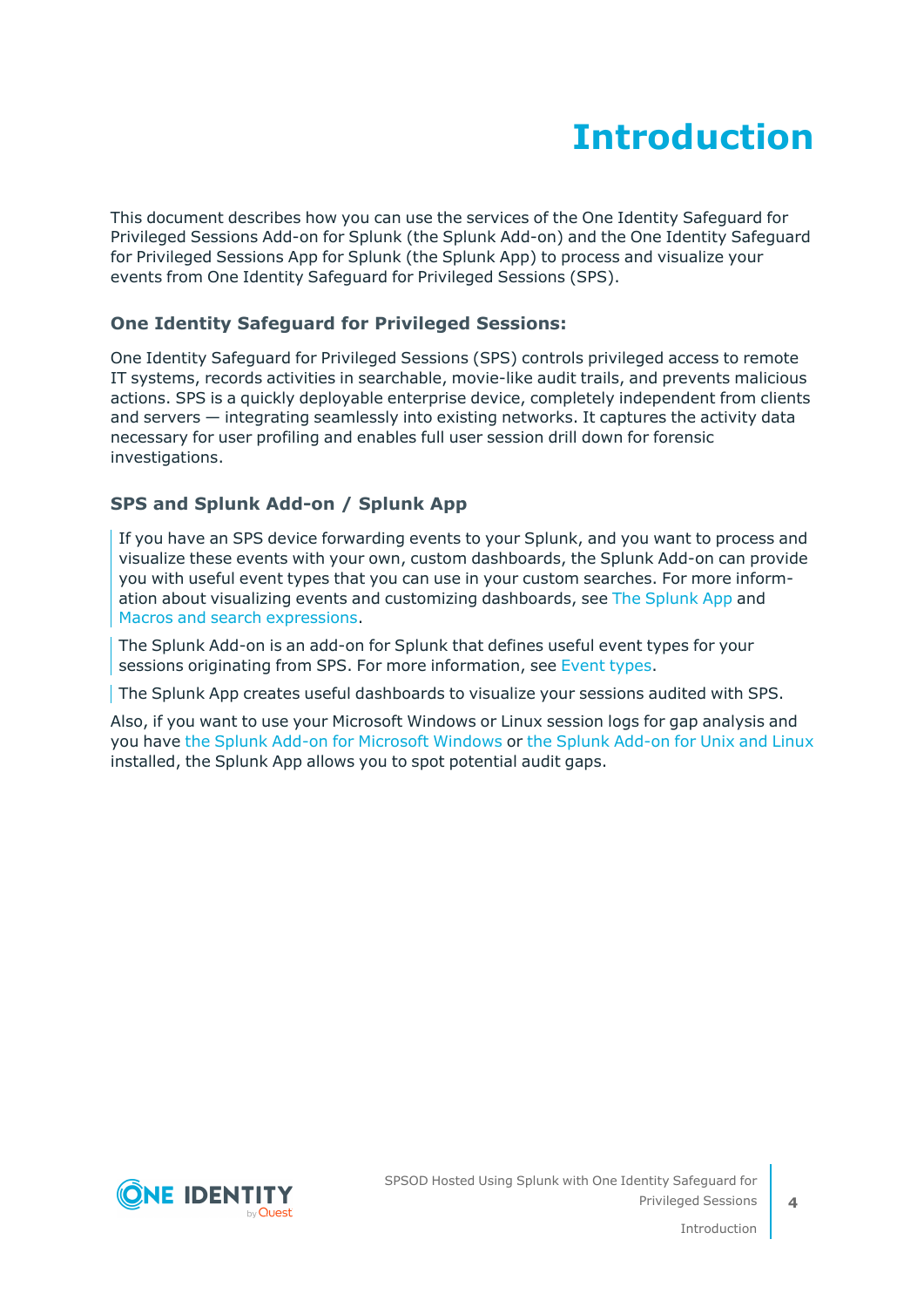# **The Splunk Add-on**

<span id="page-4-0"></span>The Splunk Add-on is an add-on for Splunk that defines useful event types for your sessions originating from SPS. For more information, see [Event](../../../../../Content/Guides/integrations/splunk-app-and-addon/splunk-app-addon-event-types.htm) types.

If you have an SPS device forwarding events to your Splunk, and you want to process and visualize these events with your own, custom dashboards, the Splunk Add-on can provide you with useful event types that you can use in your custom searches. For more information about visualizing events and customizing dashboards, see The [Splunk](#page-6-0) App and Macros and search [expressions.](#page-9-0)

When using SPS together with the Splunk Add-on, the events originating from SPS are parsed, indexed and labeled with tags. These tags help standardize data coming from various data sources. As a result, custom-searching in Splunk will be more effective.

#### **Prerequisites and restrictions**

- Your SPS appliance must be installed and [configured](https://support.oneidentity.com/technical-documents/safeguard-for-privileged-sessions/6.13.1/administration-guide/basic-settings/forwarding-data-to-third-party-systems/) to forward events to Splunk, using the **JSON-CIM** format.
- The Splunk Add-on is supported from SPS version 6.0.

#### **Installation and configuration**

#### *To install the Splunk Add-on and configure SPS to forward events to Splunk*

- 1. Use your favorite install method to install the app (either by searching for the One Identity Safeguard for Privileged Sessions Add-on for Splunk app on your Splunk web UI, or by navigating to the SplunkBase website and installing the [app](https://splunkbase.splunk.com/app/4502/) manually).
- 2. Configure SPS to forward events to Splunk. For detailed instructions, see ["Using](https://support.oneidentity.com/technical-documents/safeguard-for-privileged-sessions/6.13.1/administration-guide/basic-settings/forwarding-data-to-third-party-systems/using-the-universal-siem-forwarder/) the universal SIEM forwarder" in the [Administration](https://support.oneidentity.com/technical-documents/safeguard-for-privileged-sessions/6.13.1/administration-guide/basic-settings/forwarding-data-to-third-party-systems/using-the-universal-siem-forwarder/) Guide.

#### **Parsing and indexing with the Splunk Add-on**

If you want to search for a specific event type in your SPS index (for example, because you want to have a chart on your own dashboard about the distribution of different event types), look at the "Event type name" column in [Event](#page-5-0) types to filter for the different kinds. As an example, if you would like to count the number of "ServerConnect" events and visualize the results on a graph, you can do so with the following search expression:

search index=\* | stats count(eval(eventtype=oneidentity\_sps\_server\_connect)) AS count server connect BY eventtype

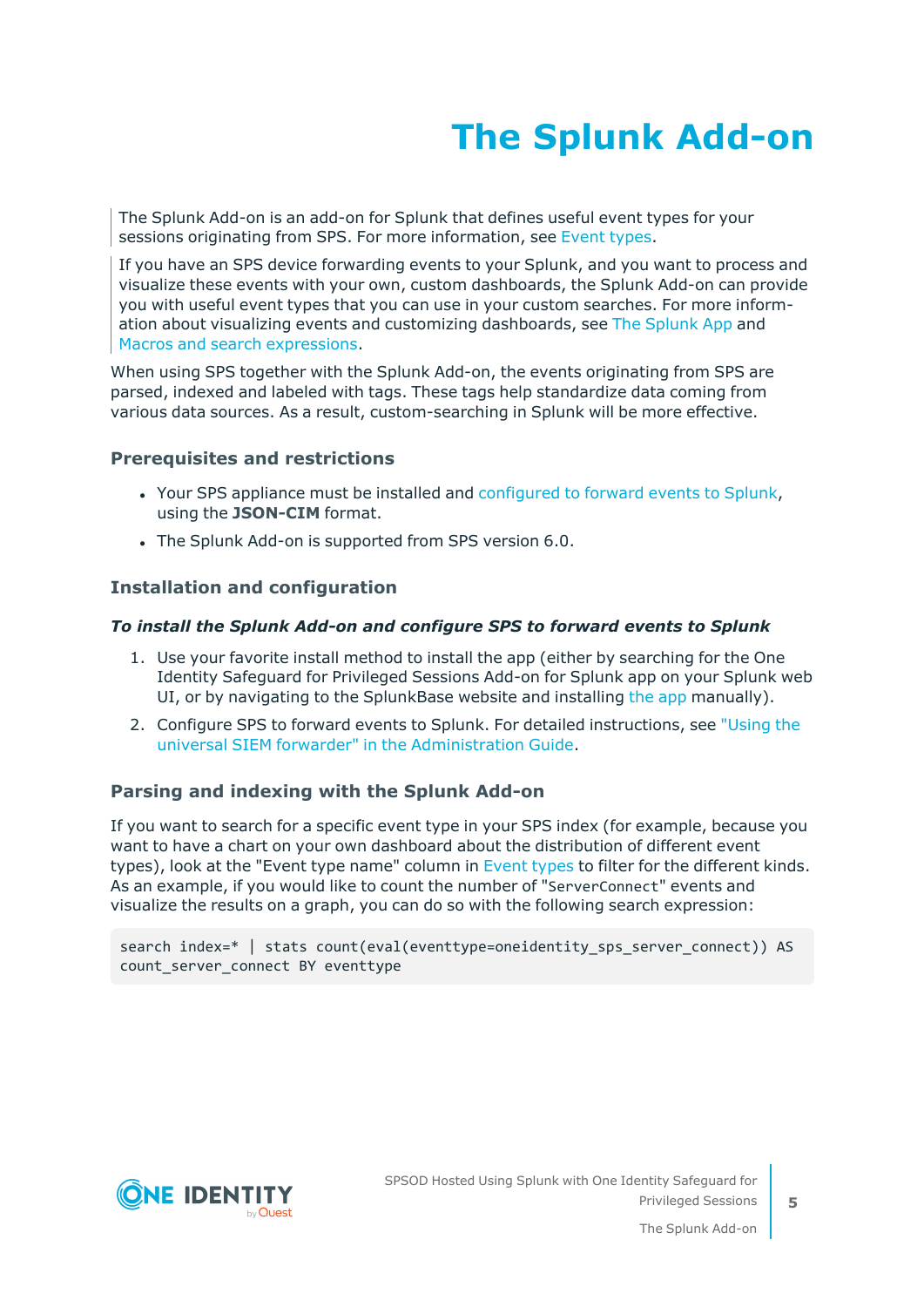## <span id="page-5-0"></span>**Event types**

The table below lists the definitions of event types for your sessions originating from SPS and the definitions' descriptions.

| <b>Event type name</b>           | <b>Description</b>                                          |
|----------------------------------|-------------------------------------------------------------|
| oneidentity_sps_server_connect   | ServerConnect event coming from SPS<br>SIEM forwarder       |
| oneidentity_sps_session_closed   | SessionClosed event coming from SPS<br>SIFM forwarder       |
| oneidentity_sps_server_          | ServerAuthenticationSuccess event                           |
| authentication_success           | coming from SPS SIEM forwarder                              |
| oneidentity_sps_server_          | ServerAuthenticationFailure event                           |
| authentication_failure           | coming from SPS SIEM forwarder                              |
| oneidentity_sps_gateway_         | GatewayAuthenticationFailure event                          |
| authentication_failure           | coming from SPS SIEM forwarder                              |
| oneidentity_sps_session_scored   | SessionScored event coming from SPS<br>SIEM forwarder       |
| oneidentity_sps_command_channel_ | CommandChannelEvent event coming                            |
| event                            | from SPS SIEM forwarder                                     |
| oneidentity_sps_window_title_    | WindowTitleChannelEvent event                               |
| channel_event                    | coming from SPS SIEM forwarder                              |
| oneidentity_sps_rdp_embedded_in_ | RdpEmbeddedInTsg event coming from                          |
| tsg                              | <b>SPS SIEM forwarder</b>                                   |
| oneidentity_sps_file_transfer    | FileTransfer event coming from SPS<br><b>SIEM</b> forwarder |

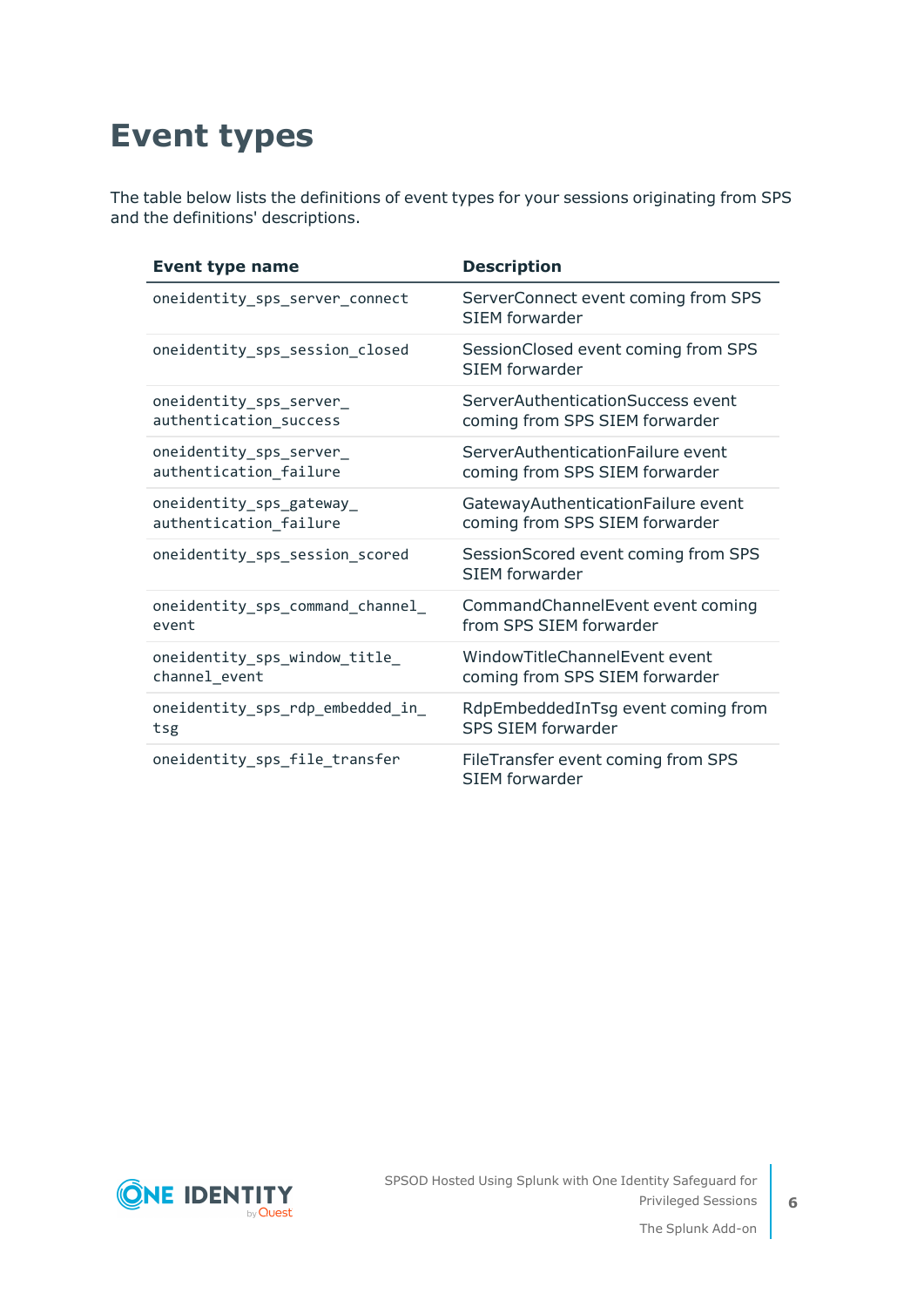# **The Splunk App**

<span id="page-6-0"></span>The One Identity Safeguard for Privileged Sessions App for Splunk creates useful dashboards to visualize your sessions audited with SPS. With this app, you can get an overview of your audited sessions and pinpoint interesting ones to be able to investigate them further. Also, if you have other sources of information about your audited hosts (for example, Microsoft Windows logs or Unix/Linux logs) as well as those originating from SPS, you can compare the two sources of information and see if all the necessary sessions are audited without audit gaps.

When used together with the Splunk App, you can customize your search with the help of your defined events and visualize your sessions originating from SPS on customized dashboards.

### **Prerequisites and restrictions**

NOTE: It is a prerequisite to have the Splunk Add-on installed for the Splunk App to work. When you install the Splunk App, it is presumed that SPS is already [configured](https://support.oneidentity.com/technical-documents/safeguard-for-privileged-sessions/6.13.1/administration-guide/basic-settings/forwarding-data-to-third-party-systems/) to forward events to [Splunk](https://support.oneidentity.com/technical-documents/safeguard-for-privileged-sessions/6.13.1/administration-guide/basic-settings/forwarding-data-to-third-party-systems/) and Splunk already receives these forwarded events. In such a setup, all events from SPS should arrive to a separate index in Splunk (if it's not the case, fix it before installing and setting up the Splunk App).

- If you want to use your Microsoft Windows or Unix / Linux session logs for gap analysis (see Visualizing events and [performing](#page-7-0) gap analysis with the Splunk App), you need to have the Splunk Add-on for [Microsoft](https://splunkbase.splunk.com/app/742/) Windows or the Splunk [Add-on](https://splunkbase.splunk.com/app/833/) for Unix and [Linux](https://splunkbase.splunk.com/app/833/) installed.
- The Splunk App is supported from SPS version 6.0.

### **Installation and setup**

### *To install and setup the Splunk App*

- 1. Use your favorite install method to install the app (either by searching for the One Identity Safeguard for Privileged Sessions App for Splunk app on your Splunk web UI, or by navigating to the SplunkBase website and installing the the [app](https://splunkbase.splunk.com/app/4503/) manually).
- 2. On the setup page of the Splunk App, provide the name of the index into which the SPS events will be arriving.
- 3. (Optional) If such an index does not exist yet and you want to configure forwarding later, just specify an index name of your choice and the Splunk App will create the index for you. In this case, pay attention to forward the events into this index later, when configuring forwarding from SPS.
- 4. There is another index you can specify, which will be the origin of data coming from logs. You can use this app to spot "audit gaps" (that is, unaudited sessions), but for that to work, you need logs from the hosts directly.
- 5. (Optional) If you already have forwarders set up to forward logs from your hosts to Splunk, specify the name of the index for the app into which the logs are forwarded.

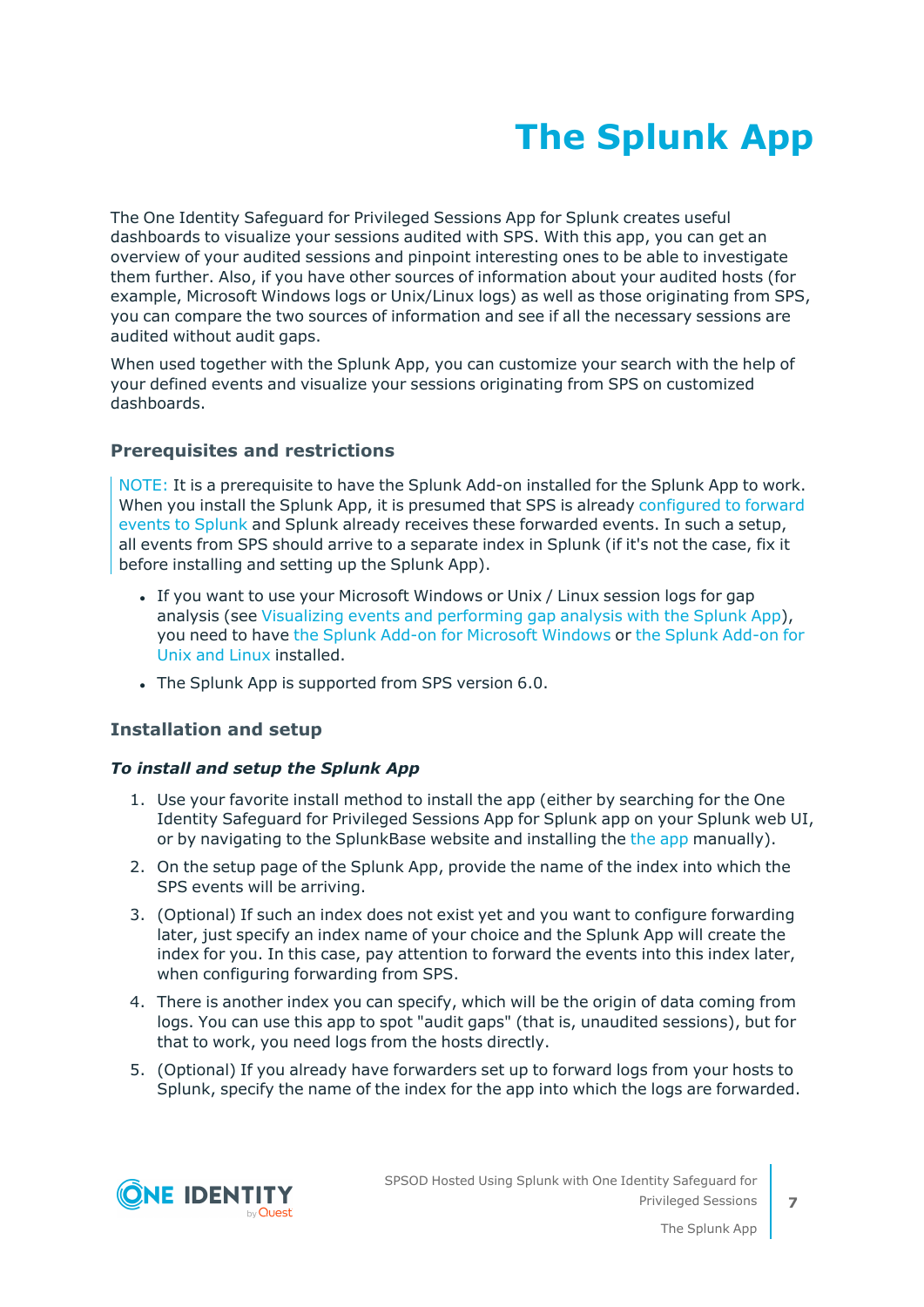## <span id="page-7-0"></span>**Visualizing events and performing gap analysis with the Splunk App**

#### **Prerequisites and restrictions**

- To visualize events from SPS, you must have your SPS [configured](https://support.oneidentity.com/technical-documents/safeguard-for-privileged-sessions/6.13.1/administration-guide/basic-settings/forwarding-data-to-third-party-systems/) to forward events to [Splunk](https://support.oneidentity.com/technical-documents/safeguard-for-privileged-sessions/6.13.1/administration-guide/basic-settings/forwarding-data-to-third-party-systems/) and the Splunk Add-on installed.
- To use the gap analysis function, you must have the [Splunk](https://splunkbase.splunk.com/app/742/) App and the Splunk Addon for [Microsoft](https://splunkbase.splunk.com/app/742/) Windows or the Splunk [Add-on](https://splunkbase.splunk.com/app/833/) for Unix and Linux installed.

#### **Installation**

For information about the setup process, see The [Splunk](#page-6-0) App.

#### **Visualizing events using the One Identity Safeguard for Privileged Sessions dashboard**

The One Identity Safeguard for Privileged Sessions dashboard visualizes data from SPS (including your events parsed and indexed by the Splunk Add-on and the metadata that the Splunk Add-on attaches to those events).

#### *To access the One Identity Safeguard for Privileged Sessions dashboard*

- 1. Login to the Splunk Enterprise online administration page.
- 2. Select **One Identity Safeguard for Privileged Sessions** under **Apps**.

#### **Figure 1: The One Identity Safeguard for Privileged Sessions dashboard**



SPSOD Hosted Using Splunk with One Identity Safeguard for Privileged Sessions



The Splunk App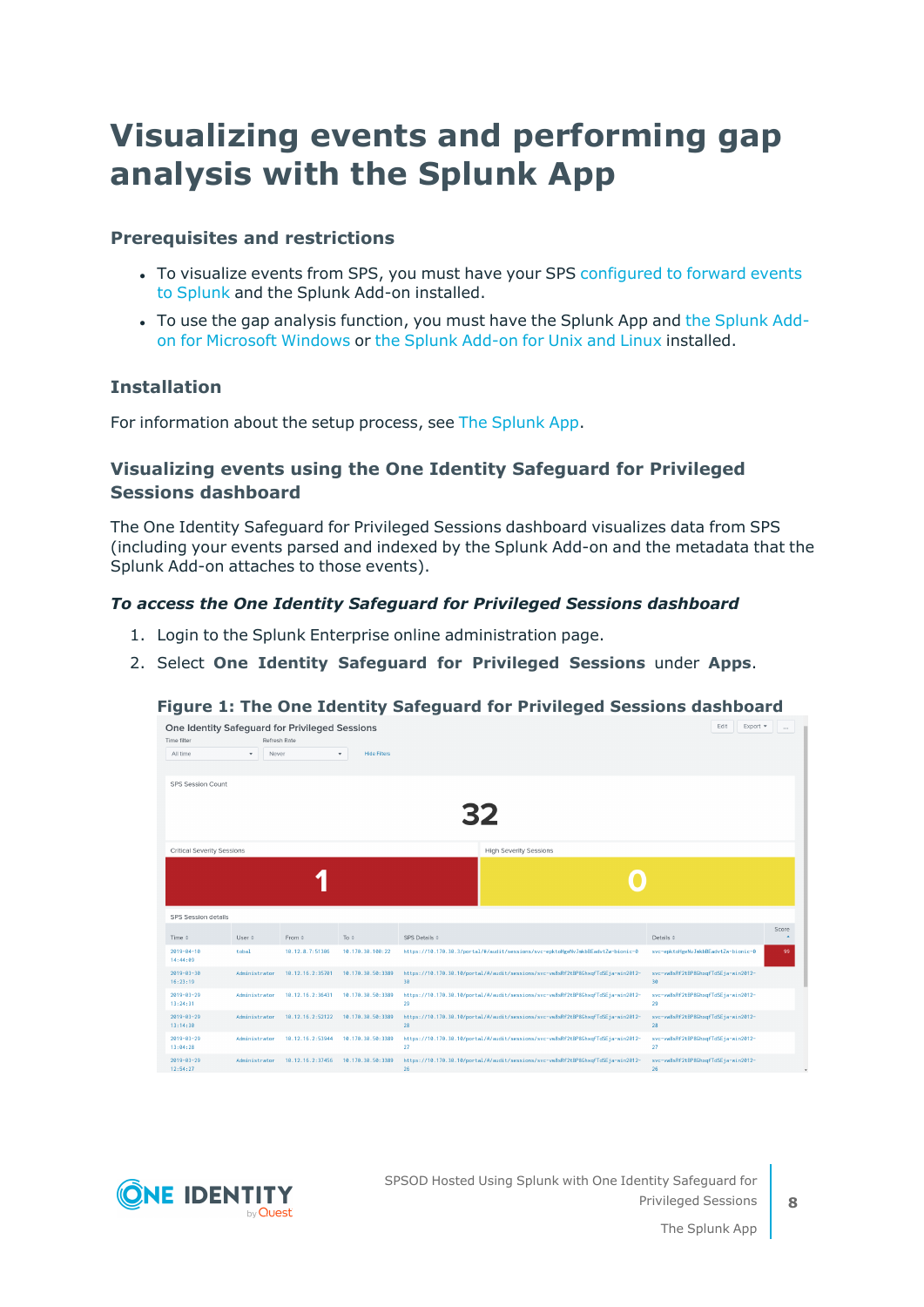The top filters bar allows you to configure your filters, the middle section shows an overview of logged sessions, and the lower section shows a more detailed list of audited sessions.

Under **Time filter** you can set a time interval in which you want to browse your data, and configure relevant settings. Under **Refresh Rate** you can specify a refresh rate (if you want to). To hide the **Time filter** and **Refresh Rate** items, click **Hide Filters/Show Filters**.

Below the filters bar, you see the details of logged sessions (such as **SPS Session Count**, the number of **Critical Severity Sessions**, and the number of **High Severity Sessions**) in the given time range.

The listed elements below **SPS Session details** show the audited sessions.

### **The One Identity Gap Report dashboard**

The One Identity Gap Report dashboard allows you to use other sources of information about your audited hosts (for example, Microsoft Windows logs or Unix/Linux logs) as well as those originating from SPS to compare the two sources of information and see if all the necessary sessions are audited without audit gaps

#### *To access the One Identity Gap Report dashboard*

- 1. Login to the Splunk Enterprise online administration page.
- 2. Select **One Identity Safeguard for Privileged Sessions** under **Apps**.
- 3. Click **One Identity Gap Report** on the top tab bar to switch from the the **One Identity Safeguard for Privileged Sessions** dashboard.



#### **Figure 2: The One Identity Gap Report dashboard**

SPSOD Hosted Using Splunk with One Identity Safeguard for Privileged Sessions



The Splunk App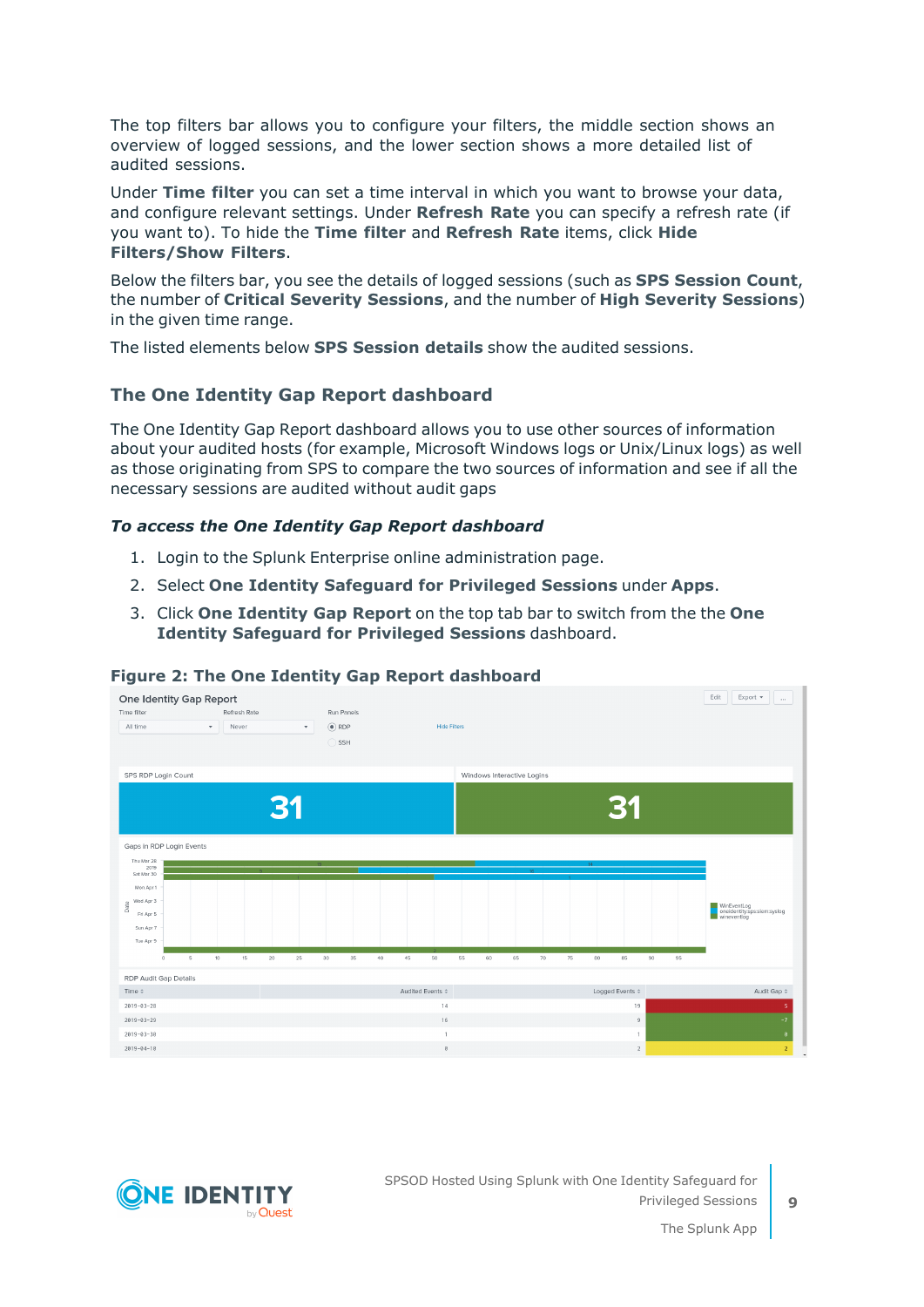The top filters bar allows you to configure your filters and whether you want to visualize your RDP or your SSH sessions, the middle section shows an overview of logged sessions, and the lower section shows a more detailed list of unaudited sessions.

You can set a time interval in which you want to browse your data, and configure relevant settings under the **Time filter**. Under **Refresh Rate** you can specify a refresh rate (if you want to). The **Run Panels** option allows you to switch between RDP and SSH sessions. To hide the **Time filter**and **Refresh Rate** items, click the **Hide Filters/Show Filters**.

Below the filters bar, you see the number of audited sessions (under **SPS RDP Login Count**), and the number of logged sessions (under **Windows Interactive Logins**) in the given time range.

Under **Gaps in RDP Login Events**, a bar chart shows the proportion between audited and logged sessions, by day.

Under **RDP Audit Gap Details**, you can see the specific data (such as **Time** (for the audit gap date), the number of **Audited Events**, the number of **Logged Events** and the number of unaudited sessions, under **Audit Gap**), grouped by day.

### <span id="page-9-0"></span>**Macros and search expressions**

If you have the Splunk App installed on your Splunk, but want to build your own custom dashboard, you can use the event types and macros defined by the app. The events originating from SPS are [CIM-compliant](https://docs.splunk.com/Documentation/CIM/4.13.0/User/Overview) (specifically, they use the Network [Sessions,](https://docs.splunk.com/Documentation/CIM/4.13.0/User/NetworkSessions) the [Network](https://docs.splunk.com/Documentation/CIM/4.13.0/User/NetworkTraffic) Traffic and the Intrusion [Detection](https://docs.splunk.com/Documentation/CIM/4.13.0/User/IntrusionDetection) data models), so the field names will be familiar. For more information about Splunk's Search Tutorial, click [here.](https://docs.splunk.com/Documentation/Splunk/7.2.6/SearchTutorial/WelcometotheSearchTutorial)

#### <span id="page-9-1"></span>**Macros**

The table below lists macros defined by the Splunk App and their descriptions.

| <b>Macro name</b>         | <b>Description</b>                                                   |
|---------------------------|----------------------------------------------------------------------|
| OI SPS events             | Individual events coming from SPS                                    |
| OI SPS sessions           | Sessions audited by SPS (events<br>correlated into full sessions)    |
| OI SPS monitored hosts    | Hosts monitored by SPS                                               |
| OI SPS scored sessions    | Sessions audited by SPS which have a<br>score given by SPS analytics |
| OI SSH logins             | All SSH sessions coming from SPS                                     |
| OI WIN interactive logins | All windows interactive logins audited<br>by SPS                     |

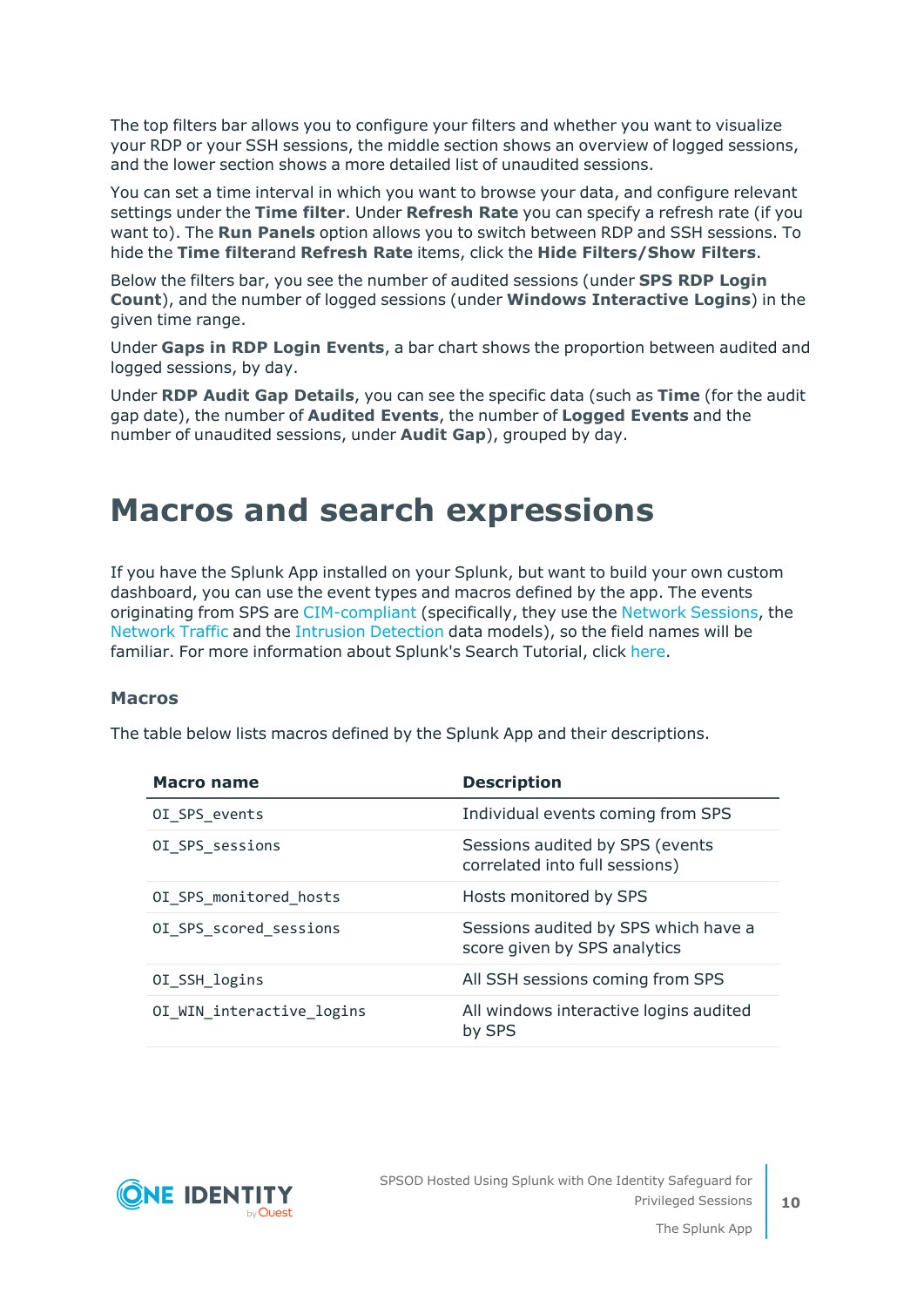### **Useful search expressions for SPS-specific events**

The macros listed in the [Macros](#page-9-1) section can be used to narrow your search in Splunk for SPS-specific events. You can see a few useful search expressions below.

<sup>l</sup> **example\_user was on server 1.2.3.4**

`OI\_SPS\_events` tag=authentication dest\_ip=1.2.3.4 user=example\_user

<sup>l</sup> **List users logged onto server 1.2.3.4**

`OI SPS events` tag=authentication dest ip=1.2.3.4 | table user | uniq

<sup>l</sup> **Get ID of all sessions with rm command**

`OI SPS events` eventtype=oneidentity sps command channel event command=rm | table session\_id | uniq

#### <sup>l</sup> **Get ID of sessions with a score higher than 70**

`OI\_SPS\_events` aggregated\_score>70 | table session\_id | uniq



The Splunk App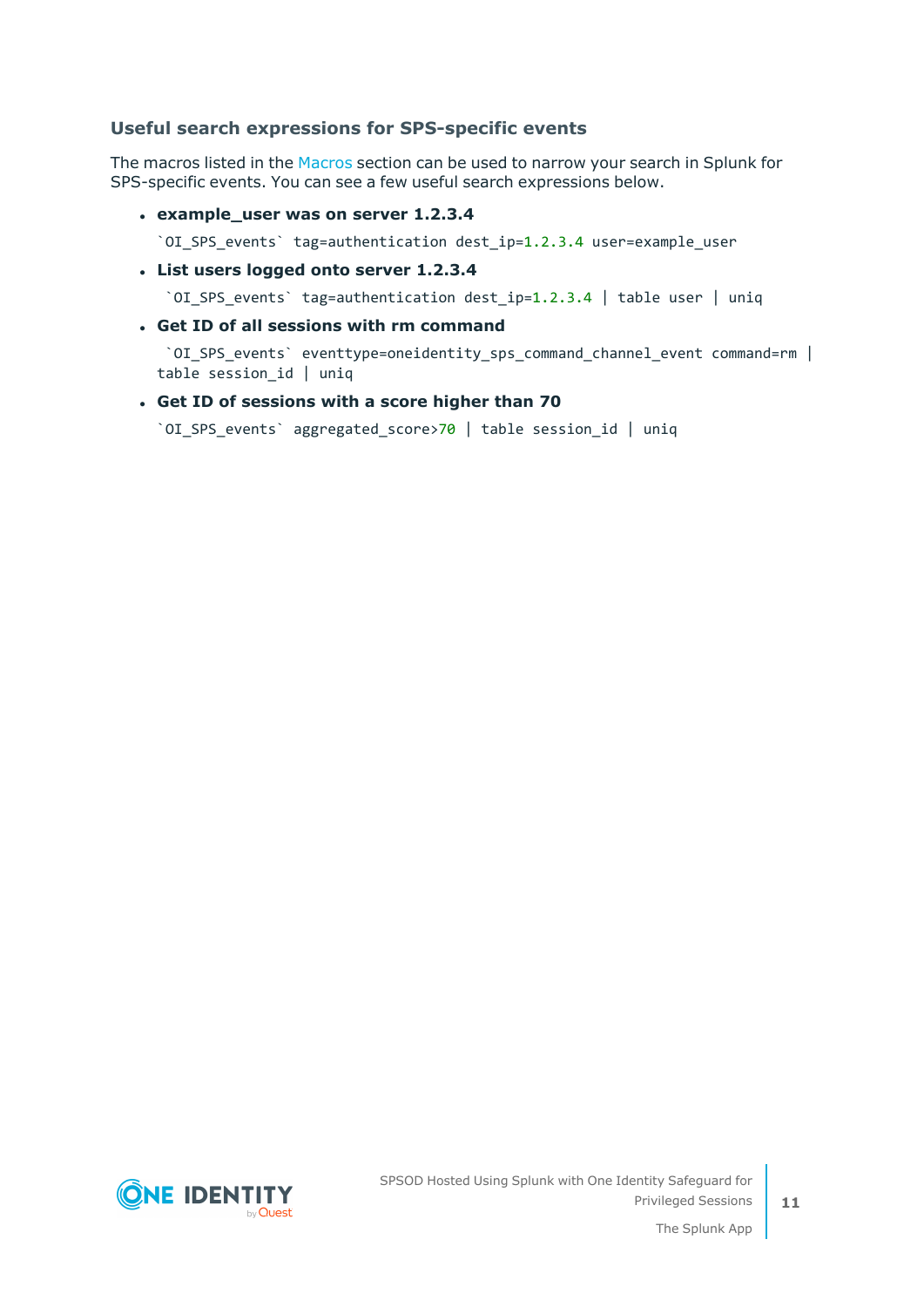<span id="page-11-0"></span>One Identity solutions eliminate the complexities and time-consuming processes often required to govern identities, manage privileged accounts and control access. Our solutions enhance business agility while addressing your IAM challenges with on-premises, cloud and hybrid environments.

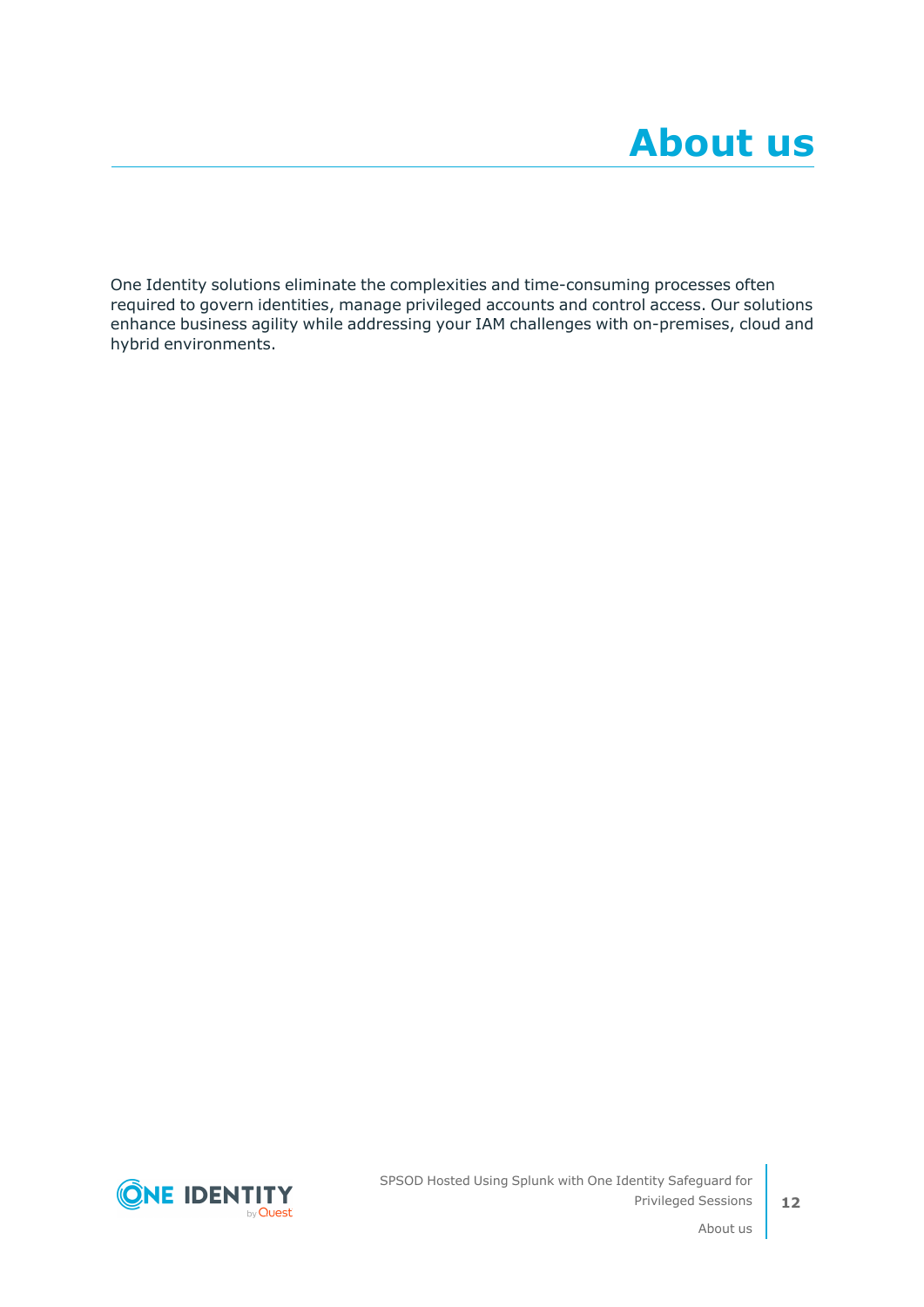## **Contacting us**

<span id="page-12-0"></span>For sales and other inquiries, such as licensing, support, and renewals, visit [https://www.oneidentity.com/company/contact-us.aspx.](https://www.oneidentity.com/company/contact-us.aspx)

**ONE IDENTITY** by **Quest**